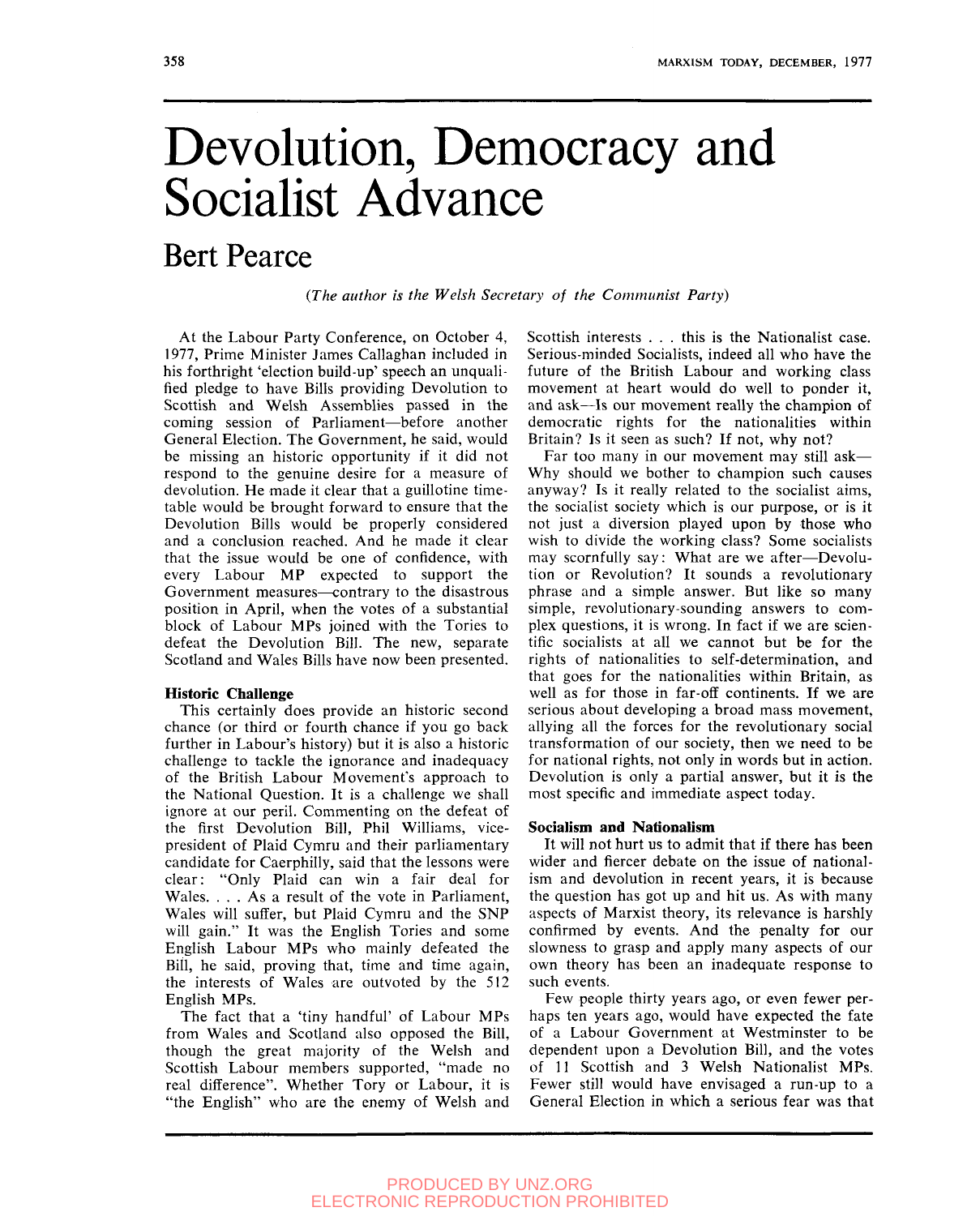the Scottish Nationalists might well enlarge their share to as many as half the 71 Scottish seats, and along with some Welsh Nationalist representation, undermine the possibilities of Labour and socialist majorities at Westminster for a whole period ahead.

Of course outside the Parliamentary head-counting process which weighs so heavily on Mr Callaghan's strategies, there are the equally serious problems of nationalist developments in their effects on the unity of the working class movement itself, on its unity of purpose, and solidarity of action in its basic struggle against British monopoly capitalism, and for fundamental social change. Such dangers may not seem that significant at present, but it would be foolish to ignore the extent to which they do exist and can and will grow unless the socialist movement in Britain finds and effectively practices the adequate response to the realities of this new British political situation.

The national question, and its significance as a source of social movements which it is vital should be properly related to the struggle for socialism, is not new to Marxists. In the works of Marx, Engels, Lenin and in the vast experience of the world-wide movement since their times, there is a rich store of theory and of practical experiment to be studied. From the beginning Marxism has indicated that while the struggle for socialism demands world-wide unity and solidarity, it is in form a struggle for power fought out within specific national and state frameworks. While our aim is the unity of the working people of all nations, and ultimately the unity of humanity in a world of peace and co-operation, the road to such unity can only be through the fullest independence, self-determination and voluntary unification of peoples. Nationalities, nations, nation-states and multi-national states become differentiated and fully developed through a long historical process. They also can die away, merge with each other.

Where a nation has indeed totally disappeared from the historical scene it would be a futile exercise to try to restore some artificial model of it. But far more dangerous (and prevalent) is the attempt to issue premature death certificates, or even to encourage nations into their allegedly overdue graves, in the name of some existing unification which owes more to imperialism's world structure than to any democratic or socialist ideals.

# **Socialism and National Liberation**

In the stormy epoch of world change ushered in by the October Socialist Revolution 60 years ago, one of the most striking features is the key relationship between the movements for socialism and

for national liberation. In the birth struggles of the socialist revolution itself a positive attitude to the right of self-determination of all the nations of the old Czarist Empire was a vital factor. Fundamental to the succeeding development of the USSR has been throughout an emphasis on the economic, social, cultural and linguistic rights of the numerous nations and national groupings, many only brought into autonomous life by the planned growth of a multinational socialist society.

Whatever problems and imperfections or distortions may have taken place with this vast and variegated process, there can be no doubt that the planned advance industrially, socially and culturally of the nationalities within the USSR constitutes one of the most powerful demonstrations of the potential for human advance within socialism, and one of the basic foundations of the strength of the Soviet Union. It is also a feature which has had the widest world effects.

Looking at the sixty years since 1917 it is perhaps commonplace to remark that the socialist revolution, rather than fulfilling Lenin's (and everyone else's) expectation by bursting out in the most developed capitalist countries of Western Europe, has in fact proceeded in the colonial and semi-colonial world. And whether in China or Cuba, Vietnam or the newly emerging states of Africa, it is the alliance of Marxism and the forces of National Liberation which has been the key to success.

The consequences of this specific development of the revolution over half a century are enormous. It is not within the scope of. this article to touch on the effects for the internal development of socialism in the Soviet Union itself, great though they clearly must have been. Within the socialist world as it developed after the second world war, including those countries of Eastern Europe where the road to socialism was opened up through the defeat of the fascist powers in the war, many of the major problems and their solutions have been concerned with the proper relationship between the community of socialist nations and the national rights, and particular forms of advance of each nation.

The importance also of a principled relationship between the socialist states and the emergent third world countries is vital for the issues of world peace, and the confrontation with imperialism, as well as for the success of the liberation struggles themselves.

**Advanced Capitalism and the National Question**  Less analysed so far, but also of growing significance are the problems of national rights, state independence, and newly-reviving nationality ques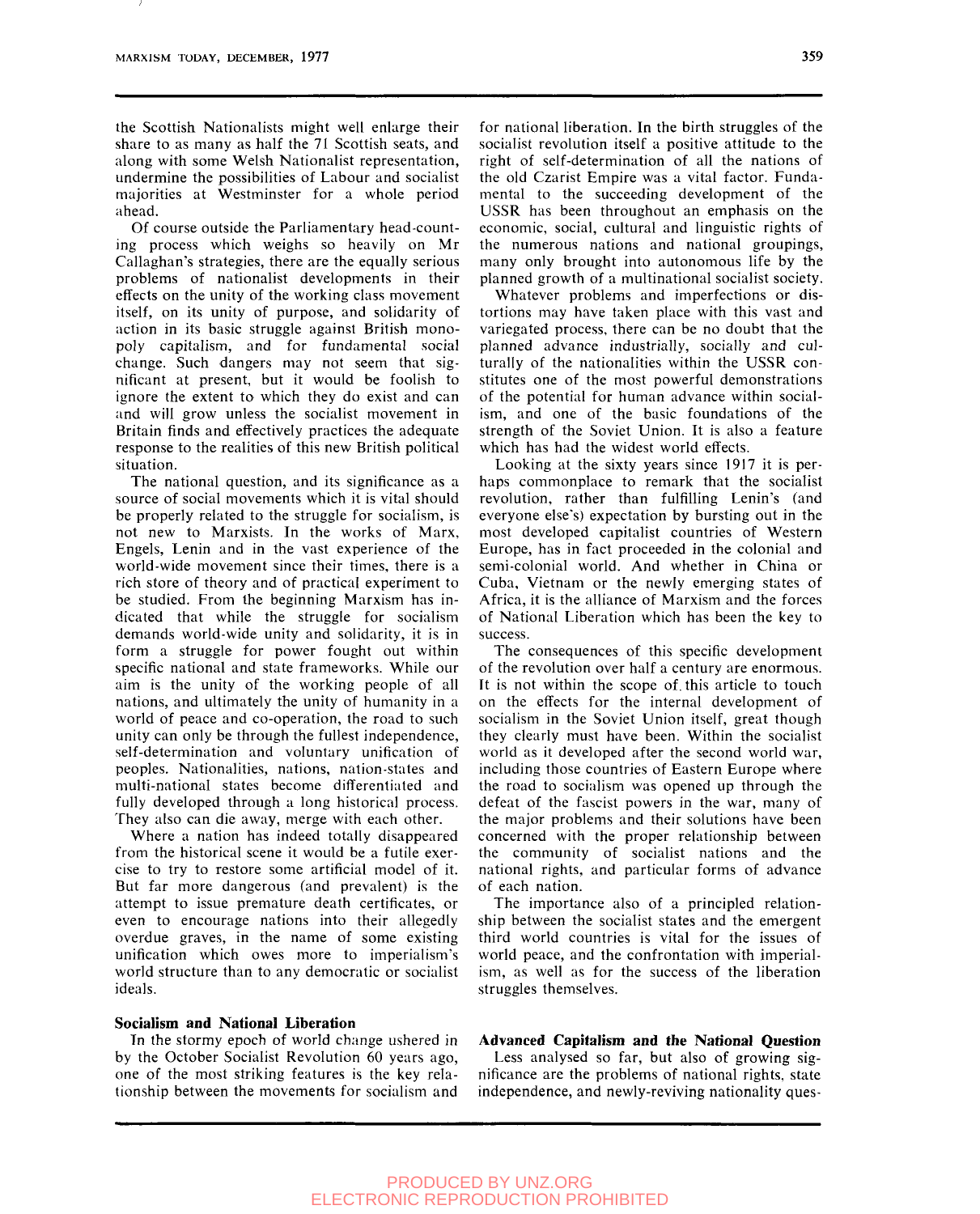tions in the developed capitalist countries of Western Europe.

In the recent Spanish elections this question was underlined by the importance to the Communist and Socialist movements of the national rights of Catalonia, the Basque country and Galicia. One can easily add to this the problems of Corsica and the Bretons in France, the Walloons and Flemings in Belgium, the continuing bitter conflict in a divided Ireland, or to cross the Atlantic, the sharp developments over Quebec in Canada,

Over and above these there is also developing the question of the independence of the peoples of the major capitalist states themselves, in relation to the multi-national combines, the rivalry and penetration of American imperialism, and the Common Market.

# **Analysis**

These problems are only beginning to have the detailed and deeper analysis they need. In this article the intention is to deal specifically with the national problems of Wales, Scotland and England, as they now confront us in Britain, but to understand that it is in this total world context that we are considering it. In 1967 the Communist Party Executive issued a Statement setting out a basic approach to the National Question in Britain and the case for Scottish and Welsh Parliaments. Between 1968 and 1969 a twelve month discussion took place in *Marxism Today.* Subsequently, Congress Resolutions, and evidence given by the Scottish and Welsh Committees of the Party to the Kilbrandon Commission, and to the Secretary of State, have elaborated on this basic position.

Considerable progress has been made in winning recognition in the trade union movement, the British TUC, the Welsh and Scottish TUCs and in the Labour Party, that this issue was a vital one and that it would not go away. Under the pressure of events even the right-wing Labour Government was constrained to accept, as Callaghan has again put it, that "there is a genuine desire for some measure of devolution".

Nevertheless the 1976 Labour Devolution Bill failed to pass the House of Commons, and since Mr Callaghan is now presenting very similar proposals again, although in two separate Bills, one for Scotland and one for Wales, it would be wise to examine why the original bill failed and what needs to be done to avoid a repetition of the deadlock which would be even more disastrous this time.

#### **Why Labour's Devolution Bill Failed**

To see it as simply a matter of Parliamentary tactics, or to blame a few sectarian or shortsighted Labour MPs, would be to avoid the root of the matter, and therefore to fail to find the basic remedy which must be found for the sake of the whole future of socialism in Britain.

There were at least three major reasons for the failure of the Labour Government's Devolution Bill.

First, that having been dragged and pushed most reluctantly to face the need for 'some measure of devolution", the measures they produced were quite inadequate, and therefore unconvincing. They neither recognised the Scottish and Welsh right to self-determination nor gave adequate economic powers to begin to deal with the burning problems of industry, employment and communications which are at the root of the 'desire for some measure of devolution".

Second, they gave no answer to the consequences which any such devolution of powers to Wales and Scotland must have for the people of England, and for the government of Britain as a whole. A separate White Paper on *The English Dimension* was clearly not enough to allay the fears, or even arouse the interest of a large body of English voters or MPs.

Thirdly, it is true that the opposition of a number of Labour MPs, some for misguided ideas of the 'regional self-interest" of their own constituencies, others for equally misguided notions of left-sectarian socialism, contributed to the defeat of the Bill and put the Labour Government at risk. But it would be complacent not to see that the actions of these MPs reflected the backwardness of our Labour and working class movement generally on the national question as it affects our views of democracy and socialism here in Britain. To many the days when the pioneers of socialism were naturally in favour of Home Rule; or when Labour was for a Parliament for Wales and for Scotland, had faded into irrelevant memories. The resurgence of nationalism came as a surprise, an unpleasant diversion to be disregarded or condemned.

# **Historical Background**

Our Labour movement in Scotland and Wales, as well as in England, was ill-prepared for this new issue. To understand the reasons and to overcome them we need to recall the historical development of the present multi-national state of Britain.'

The peoples of Scotland and Wales, as well as of England, have developed their national consciousness and nationhood in the peculiar con-

<sup>&#</sup>x27; I opened up some earlier discussion on this in an article in the November 1967 *Marxism Today.* Jack Woddis gave a paper on the special problems of the National Question in an Advanced Capitalist Country at Marx House, December 4, 1976.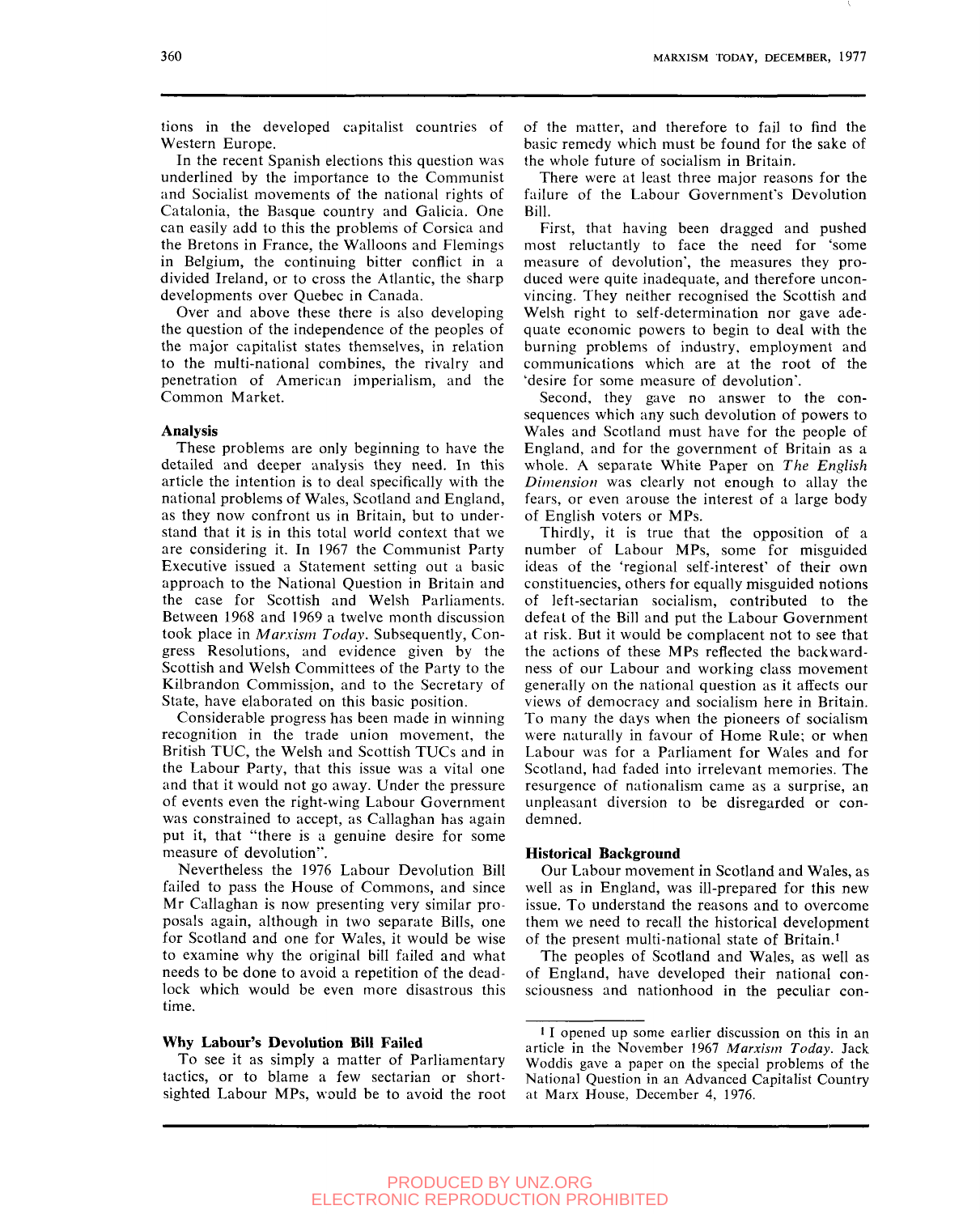ditions of being an integrated part of the oldest industrial capitalism, and the centre of the first and major world imperialist system. The English, numerically, financially and industrially were the predominant force in this unequal partnership.

In the historical development of Scotland and Wales there are significant differences. Scotland developed as a united kingdom, with its laws, church, parliament. The unity of the crowns through James 1st of Great Britain (James Vlth of Scotland) in 1603 and the Act of Union in 1707 indicates the considerable separate development of Scotland and of the Scottish capitalist class.

Wales, on the other hand, never developed its own feudal system, and was never fully unified as a kingdom before it succumbed to the superior economic and mihtary power of English feudalism. The Tudor Act of Union of 1536 imposed incorporation into England on a Wales whose landed gentry were already virtually identified with the English ruling class, and where trade and commerce were growing up around the English garrison towns, dependent upon the English connection. At the same time the persistence of the Welsh language, and literature, and the roots of its radical tradition, are factors of importance to later developments.

#### **The Similarities**

But while these historic dififerences are of significance and need our study in analysing the movements in each separate country, the basic similarities would seem of greater weight in determining a general socialist strategy. Summing up the effect of these developments, in a *Marxism Today* article in November 1976, I wrote:

"When the industrial revolution brought in the hectic development of modern capitalism, and with it the transformation of the economic backwardness of Wales and Scotland, neither country had a native bourgeoisie strong enough to develop in independence from or in opposition to, the English.

The creation of the British bourgeois-democratic state in its modern form, and the profound social and industrial changes of the 19th century, were carried out under a unified capitalist class in which the Scottish and Welsh elements were completely merged into the British."

This was a period, it must be remembered, which saw not only the huge concentration of population in the developing iron, coal and later steel centres, but also a massive actual increase in the population. The population of Wales in 1801 was 587,000. In 1901 it was 2,019,000. For Scotland the figures were; in 1801—1,608,240; in 1901—4,472,000.

The two centuries from the 1770s on have thus seen the virtual creation of the modern Welsh and Scottish peoples, their working class movements, their trade unions, the chartist and radical movements, the extension of the franchise, and of local government, the Labour Party, Co-operative movement, Marxism and the Communist Party—all this, shaping the consciousness of the modern age, has taken place within the integrated development of British capitalism and imperialism.

Small wonder that many therefore thought that the national question, when the twentieth century dawned, was a thing of the past. Events have shown otherwise.

In fact, alongside the two centuries of modern capitalist development we also have to consider the consciousness developed by 1,000 years of a people's history as a stable community, occupying the same territory, and sharing a language, culture and social ties. Evidently the national consciousness of the Scottish and Welsh people has persisted, despite the integrating effects of monopoly capitalism, despite the cosmopolitan culture and the mass media. It has even powerfully entered into the being of the "new population" accumulated in the period of capitalist expansion.

# **Lenin**

Our own history thus verifies the wisdom of Lenin's remarks in *State and Revolution* (1917) where he refers pointedly to:

"Engels and Marx never betraying the slightest trace of a desire to evade the national question," and to Engels as "not displaying indifference to the question of the forms of state; on the contrary he tried to analyse the transitional forms with the utmost care, in order to establish, in accordance with the concrete, historical, specific features of each separate case, from what and into what the given transitional form is evolving."

Despite his adherence to the idea of a unitary, democratic republic, Engels (Lenin emphasises) was prepared to see a federal republic as "an exception and a hindrance", or as a "transitional form .. . or a step forward under certain special conditions. And in these special conditions the national question comes to the front".

Of special interest to us is that the example which Lenin then quotes from Engels *{Critique of the Erfurt Programme,* 1891) is that of Britain "where geographical conditions, a common language and the history of many centuries would seem to have 'put an end' to the national question . . . even in this country Engels took account of the fact that the national question had not yet been settled and recognised in consequence that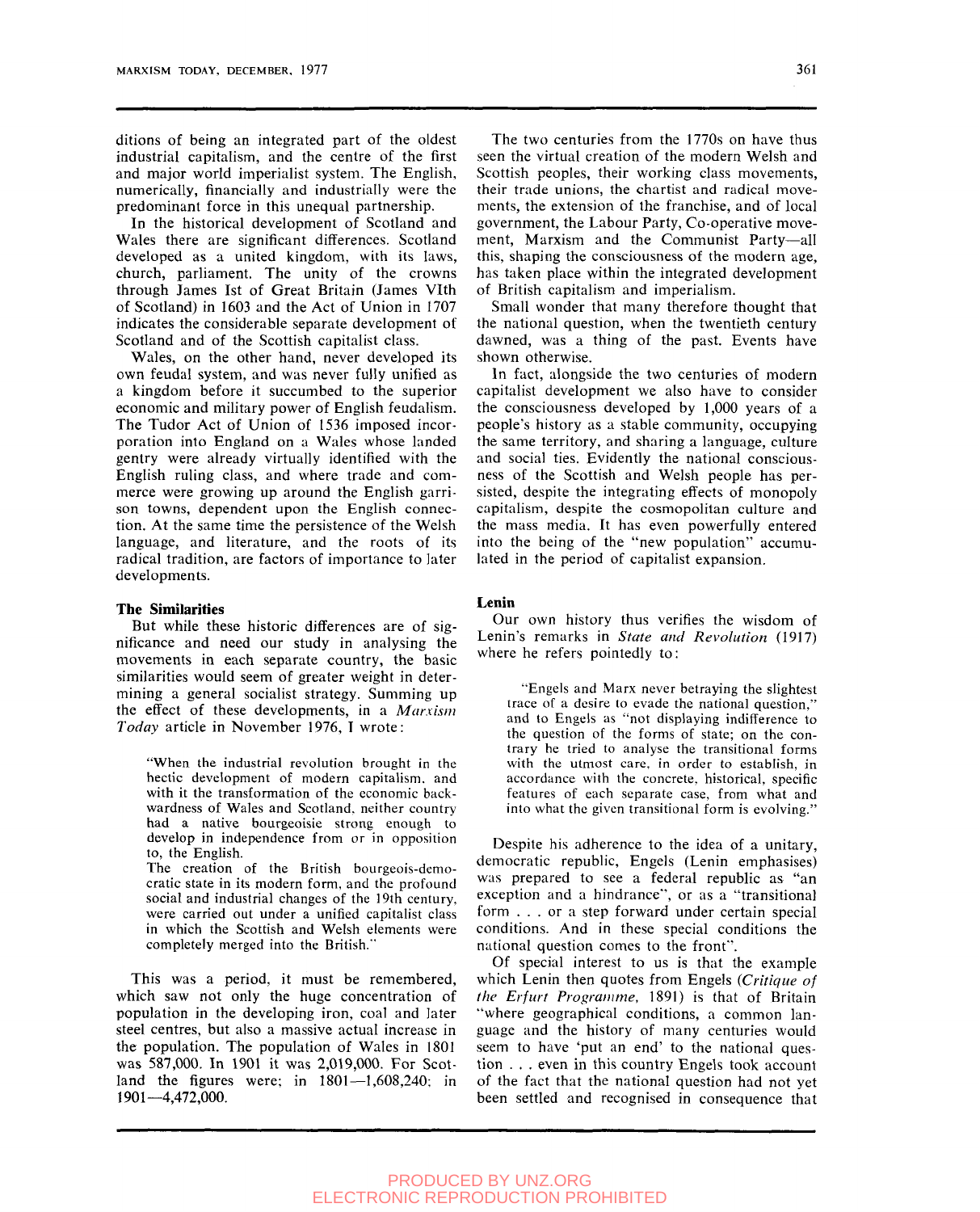the establishment of a federal republic would be 'a step forward' ".

The first point of interest here is not so much the precise application of federalism, devolution or other variations of centralised or local selfgovernment, on which both Engels and Lenin had a good deal to say. The primary reminder to us is the recognition of the fact of nationality as a political factor to be reckoned with.

# **The Persistence of Nationalism**

In real life the demand for national rights and self-government has indeed persisted in both Scotland and Wales, as one of the forms in which the struggle for social justice and for more effective popular democracy has expressed itself. The process, like all political movements, has been uneven. In Wales from the 1860s to the end of the century there was an upsurge of radical nationalism, associated with many factors—the conditions of a powerful emerging working class, radical trade unionism, the extension of the franchise in the 1868 General Election and after, the rise of a Welsh rural and commercial middle class, politically Liberal and culturally nationalist. This wave (typified by such figures as Lloyd George and Tom Ellis) rapidly faded at the turn of the century, when Liberal radicalism dissolved into twentieth century British Imperialism. But it left behind many permanent achievements and institutions in Welsh cultural life, and gave a powerful impetus to the consciousness of Welsh nationhood.

While on the political front the collapse of Welsh liberalism was accompanied by the foundation of the ILP, the Labour Party, the Marxist Societies and the Communist Party, the leadership of the political nationalist movement was not generally taken up by the new working class organisations.

#### **Nationalism and the Labour Movement**

This whole period of the origins of the modern working class movement in Wales up to and after the First World War, the reasons for the remarkable development of Welsh Labour solidarity and the strength of revolutionary Marxism, is a rich vein waiting to be more fully worked by the historians. In relation to the national question, and at risk of great over-simplification, we can say that on the one hand there was the dominant trend of right-wing reformist leadership for whom the extension of self-government and such radical changing of the constitution (despite occasional programmatic declarations) was democratic dynamite best left alone; on the other hand the strong trend of working class internationalism and syndicalism, and narrow Marxism, reacted against both bourgeois nationalism and bourgeois parliamentarianism in a way we can now see to be sectarian, but which left deep marks on more than one generation of devoted and powerful leaders.

Indeed one can see some explanation, if not justification, in a period when the aftermath of the first world war and the general crisis of capitalism were the backcloth to the blazing victory of the Russian Revolution. The slogan of 'Soviet power' was a more immediate, transforming idea to grip the mind, than the deep strategic questions of the broad alliance of social and national forces which made it possible.

Right through the twenties and thirties the world crisis, the great slump and depression, unemployment, the rise of fascism and the growing imminence of world war understandably made the working class struggle for jobs, for living standards, for peace and solidarity against fascism the predominant issues.

In the great movements and struggles of those days the solution seen by those who looked most ahead was rather for socialism and an internationalism in which any form of nationalism played little part. From 1925, when it was founded, up fill 1945, the Welsh Nationalist Party (Plaid Cymru) had relatively little impact outside a limited circle of cultural and intellectual life.

#### **The Post-war Years**

Why then the growth of nationalism since 1945 and more especially since 1966? In 1945 the great world victory over fascism not only brought to their culmination the national liberation struggles and resistance movements in all the European countries both East and West; it opened up a new period of national liberation throughout the colonial world. The emergence of newly-freed nations, small and large, became a striking feature of our time, which could not but affect the polifical feeling of the nationalities even within the victorious capitalist democracies. It must be remembered that the victory carried with it also the powerful popular feeling that a new age was being born, the age of the 'common man", of a new democracy. The great anti-fascist alliance with the Soviet Union had also had its effects in breaking down the old anti-Soviet barriers (soon to be partially rebuilt in the cold war) and amongst the many dynamic truths released upon the world was the realisation of the colossal multi-national Union of peoples and cultures which had replaced the old Czarist prison house of peoples.

The great expectations of those days were focused overwhelmingly however not on any new concepts of national or democratic self-government for the various national components of Britain, but on the policies anticipated from the new Labour Government with its sweeping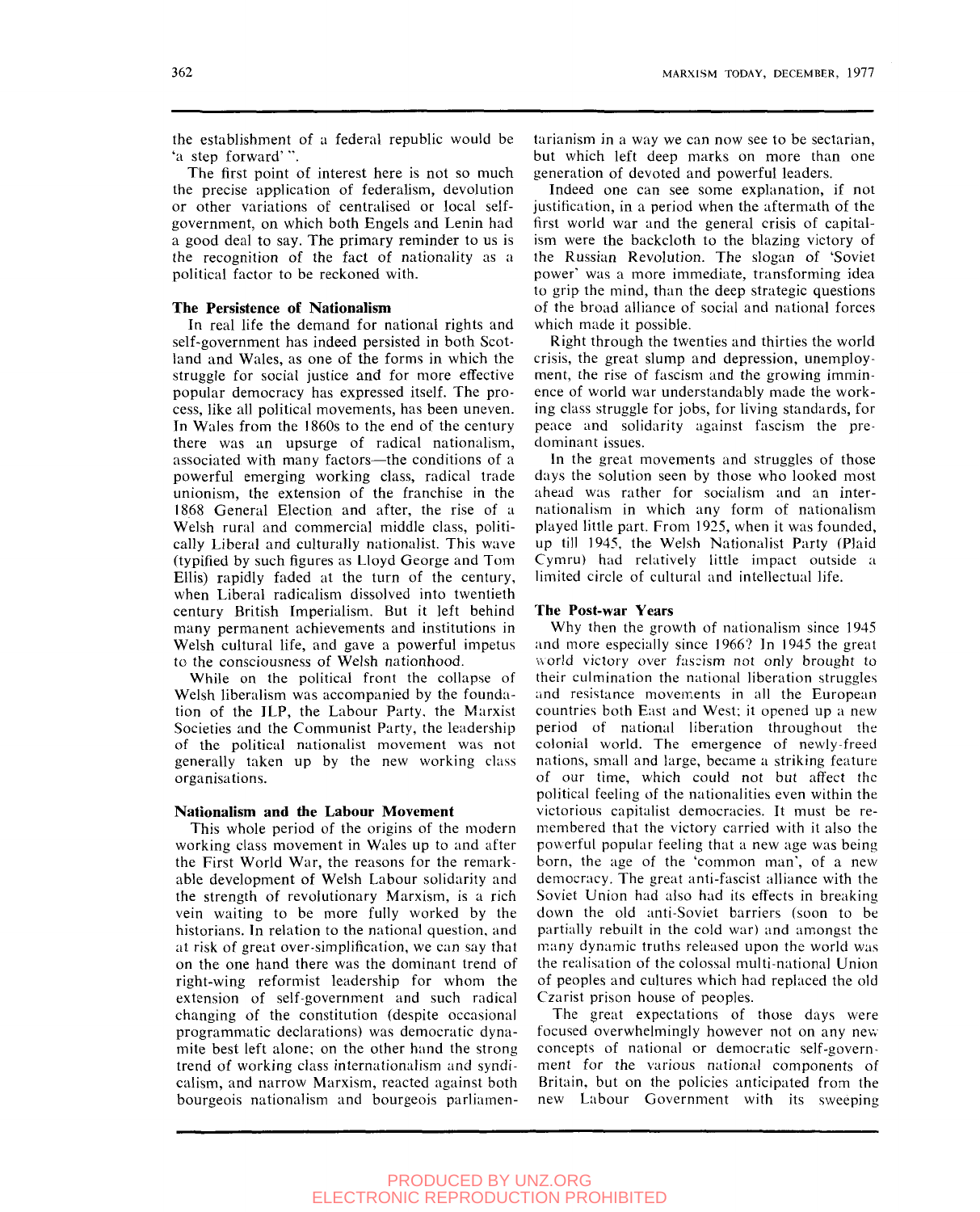majority. The idea of Parliaments for Wales and Scotland was indeed alive and won wide support, and even inclusion in Labour programmes. But it was the nationalisation of the basic industries, the blue flags at the pit heads, the National Health Service, the Education Act, the Welfare State which inspired the hopes of a new society. And when these hopes faded, with Labour Government austerity and wage restraint, it was a Tory Government which returned in 1951 and for 13 years was able to trade on Labour's failures, and the relative resilience of the British economy, with Macmillan's 'you've never had it so good'.

Only when the succeeding Labour Governments of Harold Wilson in 1964 and 1966 followed their great socialist election promises with the severe credit squeeze, the steep rise in unemployment, the pit closures and rail cuts, did the political pattern begin to change. Gwynfor Evans' by-election victory at Carmarthen in 1966 heralded the rise of political nationalism as a new force in British politics.

#### **Economic and Social Factors**

It is important to note the very real economic and social factors which underlie the swing of some labour voters (and others) to nationalist candidates. Significantly the swing, an uneven, up and down process, was more to the Nationalists than to the Tories.

- (1) The experience of inflation, soaring unemployment, social service cuts, all combined to convince even loyal Labour voters that the great post-war transformation has not in fact changed anything fundamentally. Security and prosperity both for the individual and the community have to be sought elsewhere.
- (2) If there is a disillusion with the state of society, there is even more with the Labour Governments who have failed to change it. This does not have to mean people want more 'socialism' .. . it can easily mean a disillusion with the alleged 'socialism' they have had from Labour and a turn to someone who offers at least more concern for 'their own' needs.
- (3) This trend is reinforced by the harsh experience that in Wales and Scotland, after all the talk of post-war industrial developments, a more varied economic base etc., in fact unemployment, poverty levels, rail and transport cuts, social amenities, pit closures, factory closures, the forced emigration of youth, the run-down of communities . . . whatever criteria you take, the social scene and future prospects are disproportionately grim.

This is not to deny that similar levels of unemployment, or poverty can be found in some regions of England. That will not oflset the consciousness that in Wales and Scotland it is a nation whose needs are being neglected, whose economic development is still being distorted. When unemployment drives young people away, it is from their country they have to go and it is a whole national culture, way of life and even language which is being undermined.

(4) If the disappointment and frustration of the hopes of the post-war period is one factor in the turn towards a stronger national consciousness, another is the rising level of expectation which people have in modern society, the quality of life they feel they have a right to, and the much more real and down-to-earth democracy they want to exercise.

This feeling, which expresses itself in so many forms, in the variety of community actions, the fluctuating but ever-present demands for more democracy in industry, in school, in consumer rights, for womens' rights, for black people's rights, also finds sympathy for the concept that we should have more control over our own social and economic affairs in a country, such as Wales or Scotland.

#### **The Nationalist Forces**

Any examination of these factors makes it evident that the roots of the upsurge of national consciousness lie deep in the crisis of our social system, and they will continue to grow.

The extent to which this national consciousness is diverted into nationalist political parties or separatist movements depends ultimately on the effectiveness with which the working class and the Labour movement provide the programme and leadership which will rally and unite all the genuine forces of democratic patriotism in Scotland, Wales and England, with the forces of the socialist movement.

This is why it is so urgent to arouse the understanding of the movement throughout Britain—in England, as well as in Wales and Scotland—to see that the battle for national rights—political, economic and social—is now an essential part of the struggle for the unity of our three peoples for democracy and for socialism.

The nationalist parties see in this situation only an opportunity to be seized to destroy the Labour Party in Scotland and Wales, to cut all links with Westminster and in fact to move towards the separatism and division of the British working class which would be equally fatal for the socialist

# PRODUCED BY UNZ.ORG ELECTRONIC REPRODUCTION PROHIBITED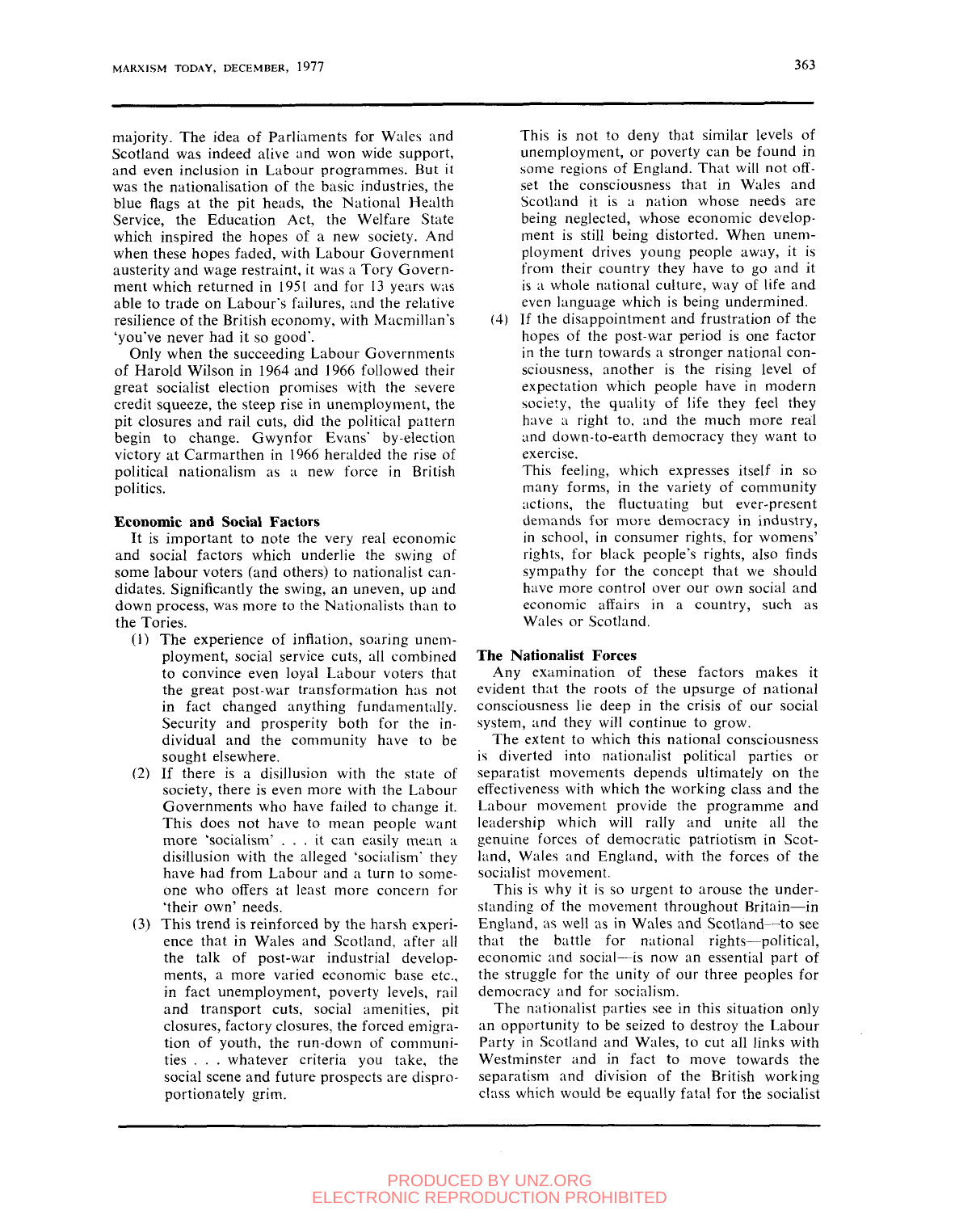cause in Britain and for the actual interests and rights of the Welsh and Scottish peoples.<sup>2</sup>

# **Democratic Reform and Socialist Advance**

But when some of our friends in the Labour movement seek to answer this danger by declaring that we should oppose devolution because it is not a solution to the real economic and social problems, and because it will lead, they fear, to further nationalist intransigence and ultimate separation —then we must say to them that they are making a dangerous and sectarian mistake. We might as well say that we should oppose nationalisation, because it doesn't solve all our economic problems; or we should oppose extensions of democracy, because that also does not solve all the problems of capitalism, and may only lead people to demand more and more democracy.

If we leave such reforms to be fought for, misused or distorted by the enemies of socialism, then indeed they will be turned into diversions. That is why we must formulate the demands and lead the struggle for them in such a way that each step leads on towards the understanding of the need to transform society, and the political power needed to do it.

What is the essence of our problems on pay, unemployment, public ownership, the environment, transport, social services—surely essentially it is concerned with how to extend the power and involvement of the people, and confront and overcome the domination of the great multi-national firms, and their political establishment.

The crisis of our society—inflation, unemployment, stagnation of investment, distorted development, cuts in social services, unbridled waste and profiteering—all this is the crisis of a monopolydominated, big business society. The fundamental problem for the people of Wales, Scotland and England is that real power rests not in the hands of the people, nor of Parliament, but in the gigantic aggregations of financial and industrial ownership, predominantly the multi-national combines. Their motivation is their international profitability—not the balanced development of our economy, or full employment, or the living standards and quality of life of the people of Wales, or of Britain.

To solve this problem needs more than constitutional reforms. It needs a fundamental socialist change, ending the concentration of power in the hands of this small class of financiers, superindustrialists and landowning companies.

In the struggle for this the greatest force we

have is the united working class movement, linking the overall struggle against the monopolies for political change in Britain as a whole. If we did not already know this, we have examples of it every day, whether on the Grunwick picket lines, or in the miners" united movements, or in the joint actions against National Front racialism, or against social service cuts.

Equally clearly, a united Britain, given a government and Parliament pursuing socialist policies, would be best placed to take over the massive organisations of monopoly finance and industry, to use the total resources of Britain's economy to the best advantage, advancing the harmonious development of all the nations and regions to the fullest extent.

But in mobilising the people to fight for such a fundamental change does not the demand for effective self-government play a big part, just as does the demand for real industrial democracy, or real local democracy?

#### **The New Devolution Bills**

The publication of the Labour Government's new legislation, the Scotland Bill and the Wales Bill, has come too late to be given any detailed consideration in this article. But some of the preliminary comment, and political forecasting on the subject makes it necessary to outline both the dangers and the opportunities of the situation.

For the Labour movement to treat the Bills as a mere Parliamentary tactic, a pre-election manoeuvre, would be disastrous. We are facing issues now which are fundamental to the constitutional future of Britain. But to be even more seriously considered is the profound effect these issues will have on the economic, social and political life of the peoples of England, Scotland and Wales and especially on the structure, unity and policies of their trade union and political organisations.

The defeat of the guillotine motion which wrecked the first botched-up Devolution Bill in March 1977 did not signify the dismissal of the national question as an irrelevancy. On the contrary, it expressed the deep and central nature of the problem, the futility of trying to avoid it, and the inadequacy of the solutions so far produced. The lessons of this Parliamentary impasse are important for everyone in Britain, but most of all for socialists, and for the Labour and trade union movement. The future of this movement, and its ability to serve the basic needs of the British people, now largely depends upon its ability to meet the profound democratic challenge contained in the crisis over devolution.

There is clearly no firm future for Labour either in any Lib-Lab Pact, or in scraping one Bill

<sup>&</sup>lt;sup>2</sup> There are of course some in the nationalist movements who also share socialist views and see the dangers of such division, as there are many in the Labour movement who champion national rights.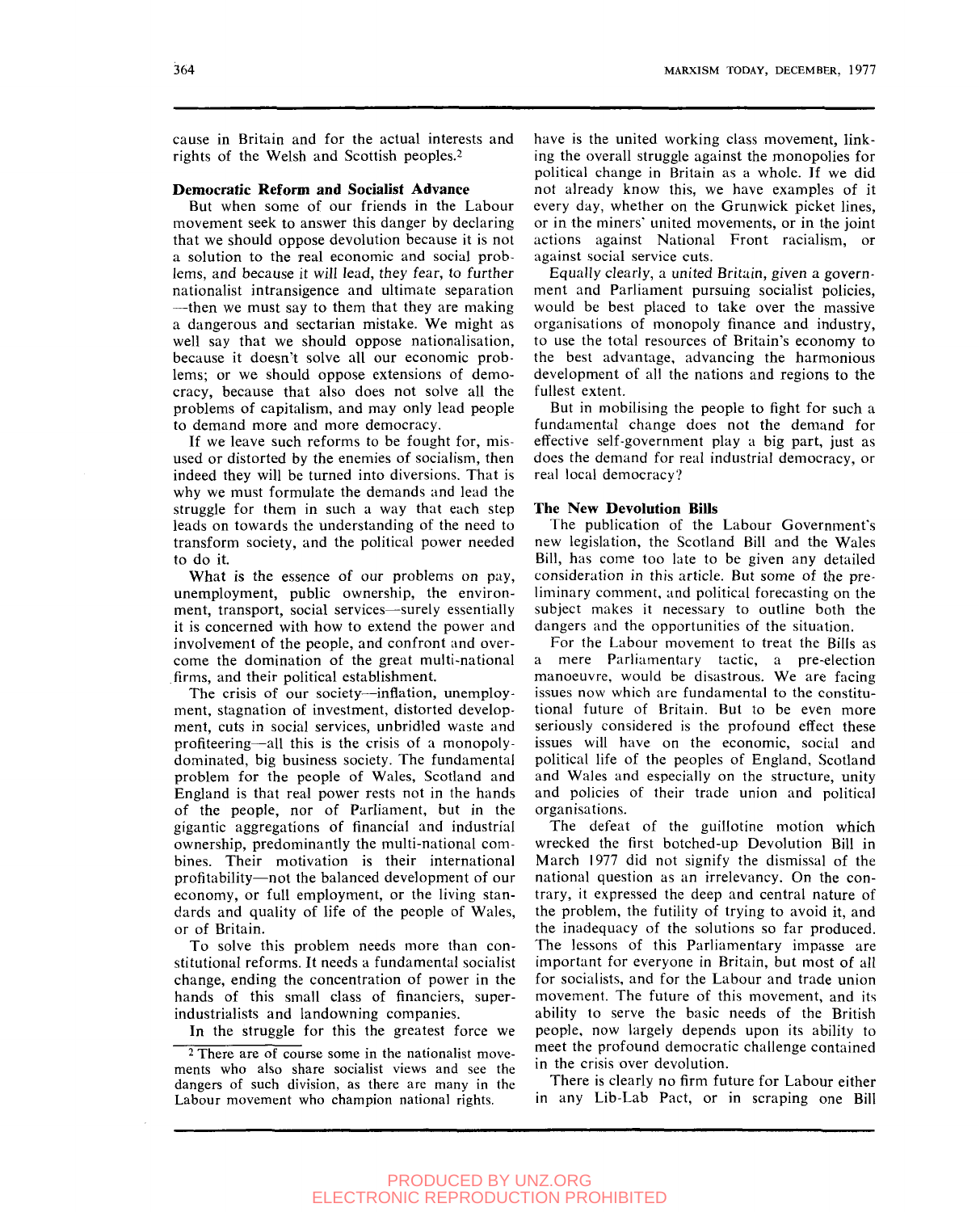through with temporary Nationalist votes. The Labour movement has to win a new popular majority for socialist advance. In *The British Road to Socialism* which will be debated at the Communist Party's Congress while this article is at the printers, the process of revolutionary change which Britain needs is dealt with at length. In this process, Socialist leadership for the rights of all the nations within Britain has a key part to play.

It is realistic to estimate that a majority of the Scottish and the Welsh people do not want separation from the United Kingdom. They do not favour a new layer of bureaucracy, and a lot of expensive new government jobs either. These phoney caricatures of devolution have been much used to spread confusion and hostility to any change. But we should be aware also of the growing disenchantment with the present system of government which is remote, costly, bureaucratic, dominated by big business power and corruption.

What *is* wanted by very many people is:

- (1) The right to fulfil their national needs and aspirations.
- (2) More real power for the people to tackle the actual problems, economic and social, of their own country, which under a capitalist system of misgovernment have been gravely neglected and distorted for two centuries. This means some form of elected bodies having economic and social planning powers.
- (3) More democratic participation by the people in making and in implementing decisions affecting their lives and prospects.

The overcentralisation of government, the erosion of people's rights, the decline of local government powers, are burning democratic issues for people in Wales and Scotland, as they are for people in many regions of England. The solution to the national problem must provide for improved government and equal rights for all three nations.

#### **Right of Self-Determination**

Tt follows that whatever the solution it must be voluntarily accepted by each nation. There are various ways in which a people can exercise its right to self-determination. In our conditions and at this time the obvious way is through a democratically-elected assembly. The Assemblies proposed for Scotland and Wales must therefore have the basic right to decide their own future and what form of relationship between them will best serve their interests.

To recognise the right to self-determination does not at all mean that it is always and everywhere essential or progressive to opt for the separation of each nation into its own national state. The struggle for national rights, and for progress and

socialism, can effectively combine and reinforce each other within a multi-national state. In Britain today it is clearly in our best interests for the rapid achievement of socialism and for the quality of that society when we get it, to maintain and strengthen our unity.

#### **The English Dimension**

But the only possible basis for that is in the recognition in action as well as words, that it is a voluntary, democratic unity of free nations. This essential right to self-determination, essential for the English, as well as for the Scottish and Welsh peoples, is nowhere recognised in the present government legislation. Until it is accepted and given effective form, no constitutional changes are likely to be a permanent solution. The very establishment of Scottish and Welsh Assemblies must itself raise as an urgent and practical question the ways to ensure equal and effective rights for the English people in governing their own affairs, while preventing any English domination over Wales and Scotland.

As the Communist Party said in its Congress Resolution in 1969:

'The best form of relationship in the interests of the English, Scottish and Welsh peoples will need to be democratically discussed, and reviewed in the light of experience. . . . Whether or not a separate English Parliament, or some alternative form for the handling of specifically English affairs in the Central Parliament will be found most advantageous, it is clear that profound democratic and socialist changes are needed to make the Parliamentary system in Britain serve the interests of the people."

There would seem to be two major possibilities; either a separate English Assembly, with legislative powers, presupposing a federal Parliament over all three countries; or provision for the English MPs at Westminster to meet separately on purely English matters. This latter course would not amend the imbalance of the present central Parliament, with its overwhelming English majority.

There is an obvious need for the widest discussion now on these alternatives and their various consequences. The right of the English people also to have their separate Assembly if they so wish cannot be denied.

While recognising the need to stimulate public debate on the principles of national rights, and on their ultimate forms of expression in Britain, the most urgent question is to secure the amendment and passage into law of the present Scottish and Welsh Bills.

The adoption of these Bills, even with their serious weaknesses, would mark a significant victory for the labour and progressive movement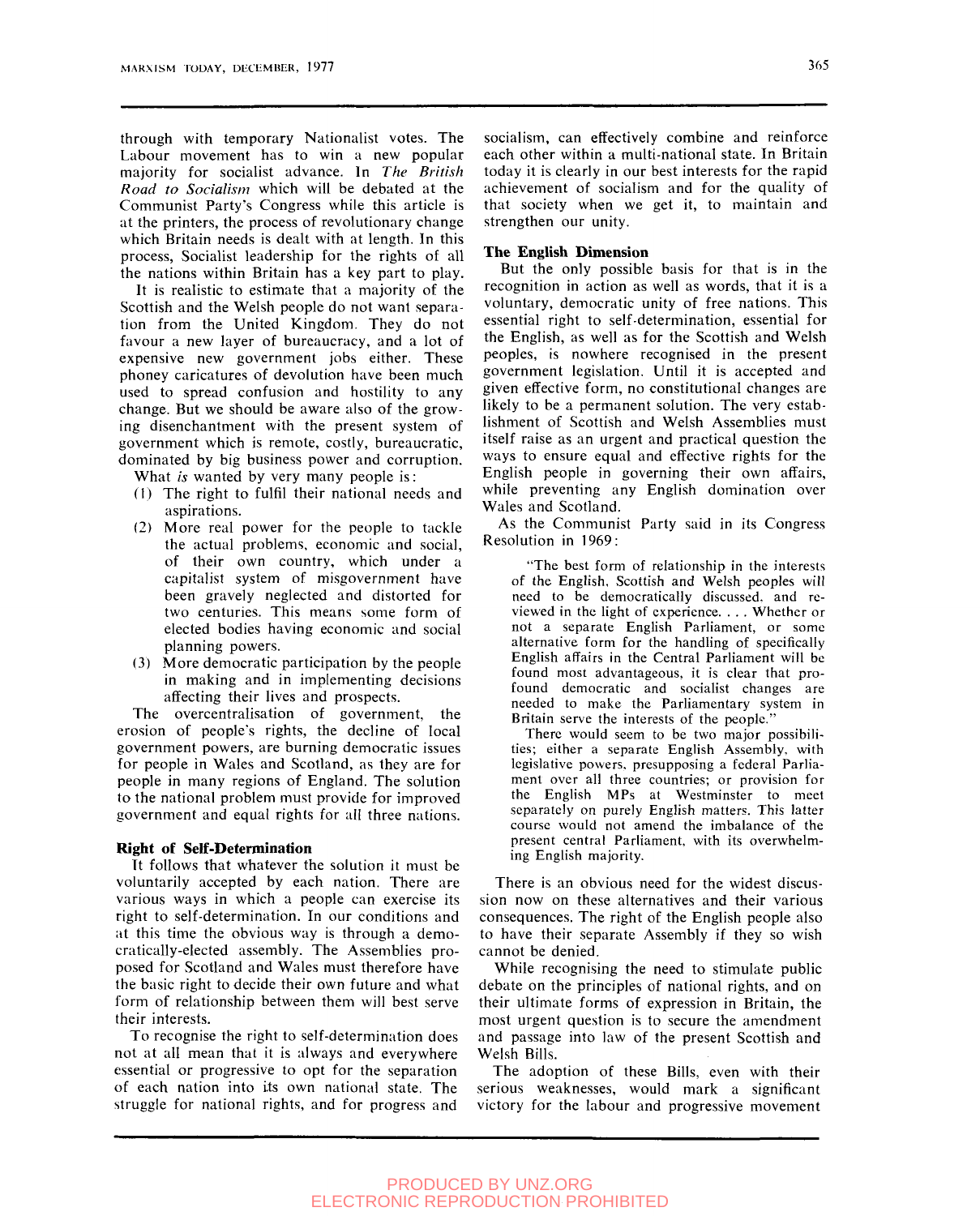in Britain as a whole and open up quite new possibilities for further democratic action and advance.

#### **The Significance of National Assemblies**

The whole Labour movement must be aroused to grasp and to campaign around the tremendous impetus such Assemblies can give to the struggle for the essential every day needs of our people.

For example, a Welsh Assembly would be a potential focus of mass struggle for the proper development of the coal, oil, hydro-electric and nuclear energy industries in Wales, for the location and planning of the steel industry in Wales, for the planning of an effective rail, road and air transport system, instead of the crippled abortion we have now. All the vital needs of our people, for youth opportunity, for full employment, for housing, recreation and culture, would be harnessed to practical plans for Wales around which the effective struggle of the people could be united.

This would be a key extension of democracy enabling more people to be involved in wider aspects of the struggle against remote and bureaucratic government and so to reinforce the total challenge to the domination of our country by the capitalist monopolies. To play this positive role an Assembly must not just be a talking shop sited in Cardiff instead of Westminster. It must be democratically elected, by proportional representation, with adequate legislative powers to tackle the major economic, social and cultural problems, including unemployment, industrial and transport location, areas of decay or underdevelopment, the level of education, and housing provision in Wales.

To present such a picture only emphasises the weaknesses of the present Bills. Indeed part of the campaign to secure the passage of the legislation must be the battle to win vital improvements during their passage through Parliament. To refer only to the main questions—the legislative powers proposed for Scotland are not enough, notably in regard to the economy, but if separate legislative functions are necessary and workable for Scotland, they must be so also for modern Wales. An Assembly without law-making powers would be ineffective in practical operation and impotent even in pressing its views on Welsh affairs.

An Assembly with legislative powers would need to be headed by a form of Executive Government responsible to it, not the loose sort of County Council Committee structure proposed in the Wales Bill. For both Scotland and Wales the powers of economic planning and industrial development are quite inadequate. Let us take, for example, the nationalised industries. In practical terms, the nationalised industries already play a dominating part in the Welsh economy. Largely today it is a part which seems, like the public services, to be condemned to cuts, closures, and manpower reductions. Why should not the boards of the nationalised industries become really democratic, with elected representatives from the workforce and from the wider trade union movement exerting real majority control on the managing boards at every level? And in such a democratic set-up would not the presence of representatives from a Welsh Assembly, concerned with the proper economic planning of the life of Wales overall, also have a useful part to play?

Whether in today's struggles or in a future socialist Britain, I think we can see a vital role for such democratic assemblies in securing the most effective interplay of centralised planning and local needs, and popular initiative—a vast expansion of operative democracy such as our society needs. Here democracy, jobs, training, incomes policies and public ownership come together.

Just as the Scottish and Welsh TUCs invigorate and strengthen the British TUC, so Welsh and Scottish Assemblies, given that we fight in them for left majorities with progressive policies, will invigorate the fight for socialism in Britain. This indeed is the only way to cut the ground from under the feet of divisive and demagogic nationalism.

#### **Broad Alliance and National Interests**

The battle for such a decentralisation of power and decision-making, threatening to involve far more people at the grassroots in mass action for their needs, will meet with every resistance from the ruling class. The conviction and activity of the Labour movement needs to be mobilised now to combat this. In the course of the campaign people throughout England need to be drawn into the debate on their own future. Clearly they have the same right to decide their own future forms of government as we demand for Scotland and Wales. As a step towards righting the historic injustices and neglect of centuries. Assemblies for Scotland and Wales are a long overdue measure. But they are more than that. They are a vital part of the process of transforming the present overcentralised, bureaucratic system into a more effective and truly democratic instrument of the popular will.

In the course of this mighty process of transformation, the British Labour movement can engage in dialogue and united activity with very wide progressive elements of our people, including many of those in the nationalist movements who hold basically progressive and socialist viewpoints. This is the road to that broad alliance in which the national interests of each nation can be ensured through the united socialist advance of all.